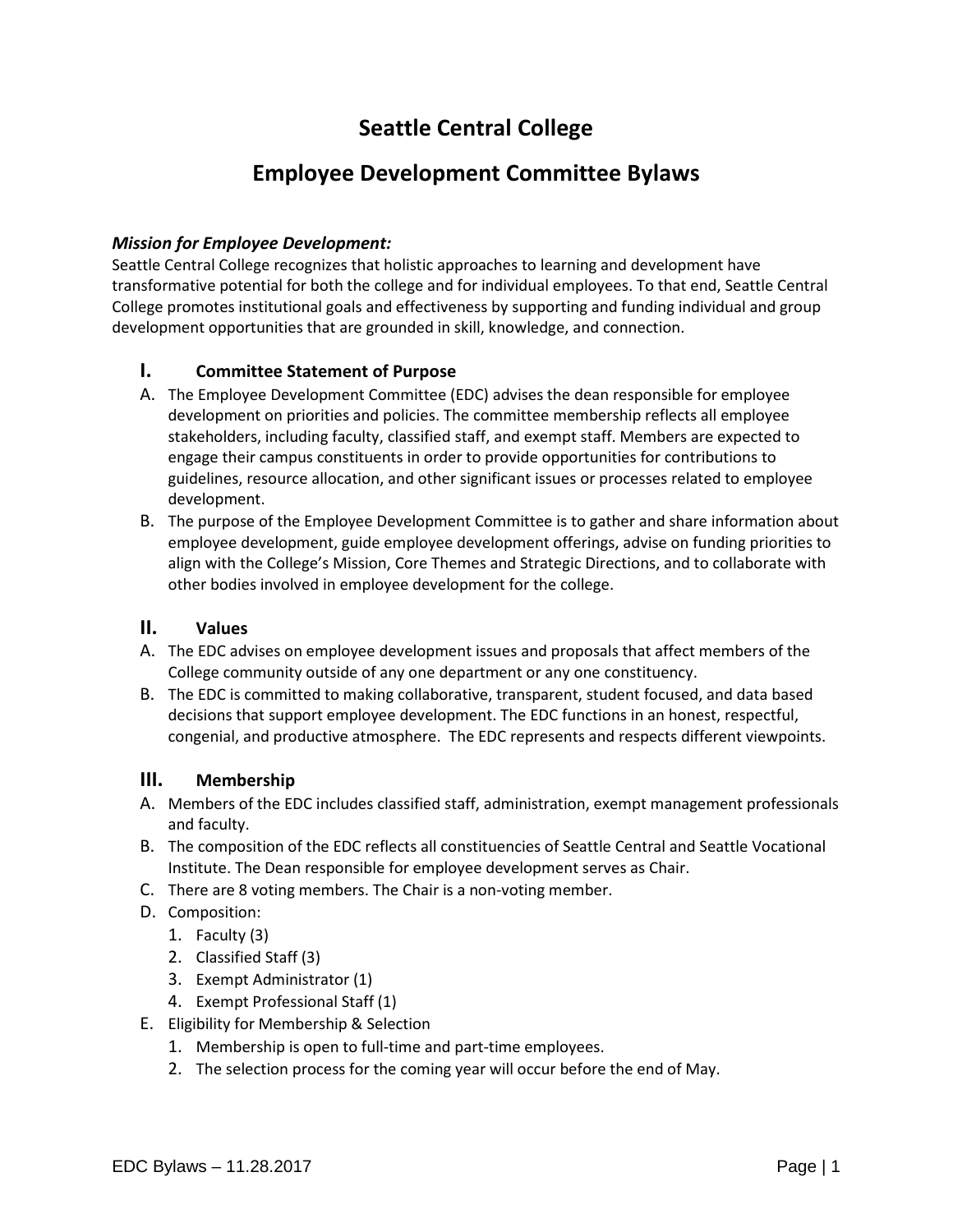- 3. Members are selected from the applicant pool by the Chair in collaboration with current committee members using the following criteria:
	- a. Basic understanding of and commitment to the concept of employee development.
	- b. Ability to consider interests of the college as a whole.
	- c. Belief that organizational change is possible.
	- d. Ability and willingness to be a conduit of information to and from the constituency represented.
	- e. Efforts will be made to reflect a variety of units and satellite sites (Pacific Tower, Maritime, Wood Technology, and SVI), to the extent that broad and balanced representation across the college is possible.
	- f. Commitment to the required time and effort.

## **IV. Terms of Office**

- A. Members will serve for two years. If a member is unable to fulfill this term, efforts will be made to fill the vacancy as soon as possible.
- B. To balance the dual requirement for continuity and turnover, the membership must rotate every two years, with half the members rotating out in any given year so that there is a mix of first and second year members.

## **V. Responsibilities of the Employee Development Committee**

- A. Employee Development Committee
	- 1. Advises the Dean responsible for employee development on priorities and policies.
	- 2. Provides feedback on processes and initiatives related to employee development.
	- 3. Maintains communication with other bodies involved in employee development.
- B. Individual
	- 1. Attend meetings regularly. Members will inform the Chair in advance if absences are required. If repeated absences are an issue, the Chair and member will discuss the member's ability to commit to completing the term.
	- 2. Prepare for meetings by reading necessary materials and complete other "homework" agreed upon by the committee.
	- 3. As representatives of their respective constituencies members will consult with their colleagues and share information with constituent groups as appropriate.
- C. Chairperson (Dean)
	- 1. Develop the EDC meeting agenda with input from committee members.
	- 2. Email agenda at least three working days in advance of meeting.
	- 3. Conduct meetings and assign minute takers. Distribute minutes and other documents to members.
	- 4. Distribute information to the college community as needed.
	- 5. Ensure continuing input from and reporting to all constituencies.

## **VI. Operational Procedures**

- A. Meetings
	- 1. The EDC will meet twice a quarter during fall, winter, and spring quarters. Meetings will typically last two hours or as needed.
- B. Quorum